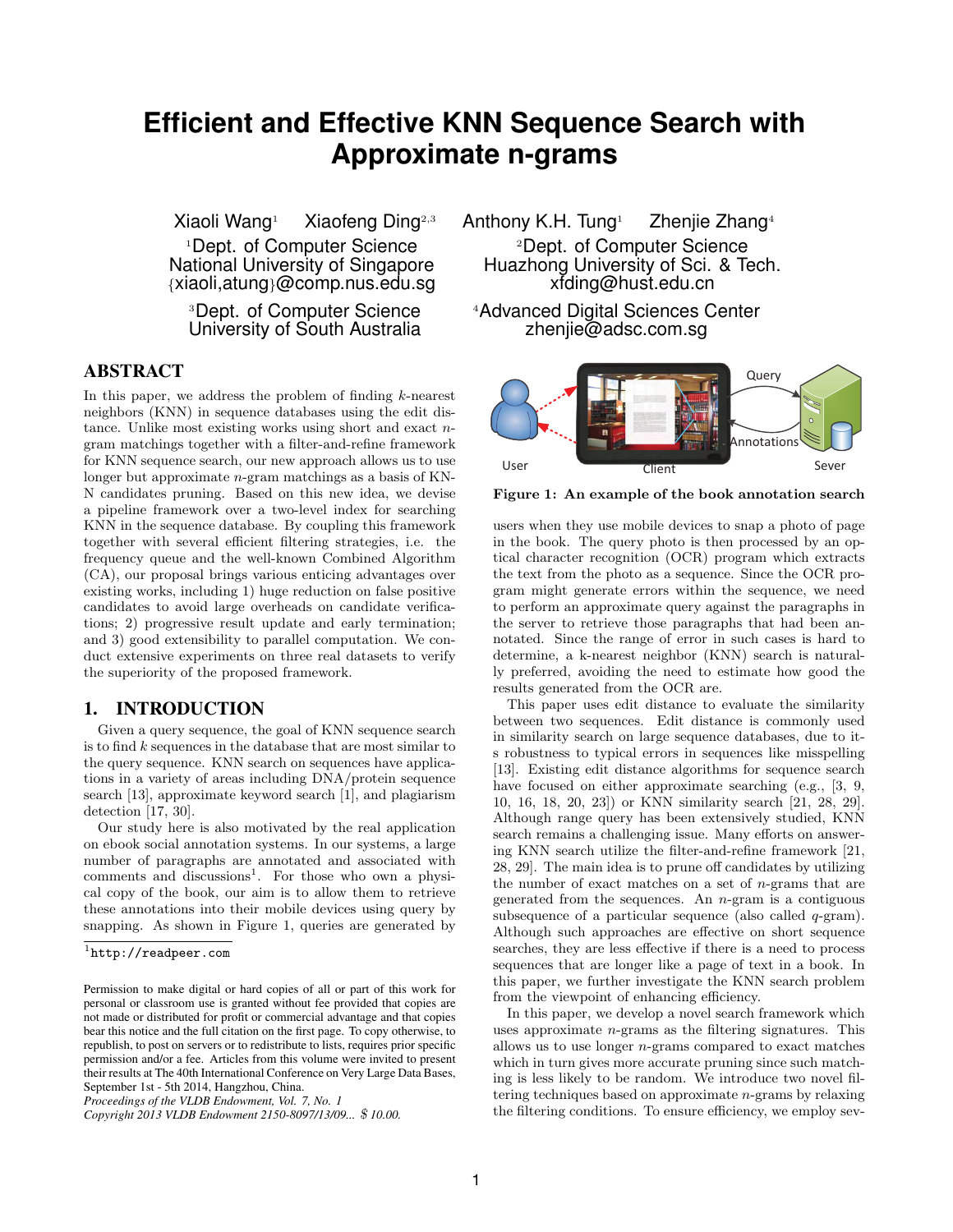eral strategies. First, we use a frequency queue (f-queue) to buffer the frequency of the approximate *n*-grams to support candidate selection. This can help to avoid frequent candidate verification. Second, we develop a novel search strategy by employing the paradigm of the CA method [6]. By using the summation of gram edit distances as the aggregation function, the CA strategy can enhance the KNN search by avoiding access to sequences with high dissimilarity. Third, we design a pipeline framework to support simple parallel processing. These strategies are implemented over a twolevel inverted index. In the upper-level index, *n*-grams that are derived from the sequence database are stored in an inverted file with their references to the original sequences. In the lower-level index, each distinct *n*-gram from the upperlevel is further decomposed into smaller sub-units, and inverted lists are constructed to store the references to the upper-level grams for each sub-unit. Based on the index, the search framework has two steps.

In the first step, given a query sequence and its *n*-grams, similar *n*-grams within a range will be quickly returned using the lower-level index. In the second step, the *n*-grams returned from the lower level can be automatically used as the input to construct the sorted lists in the upper level. With the sorted lists, our proposed filtering strategies are employed to enhance the search procedure. Our contributions in this paper are summarized as follows:

- *•* We introduce novel bounds for sequence edit distance based on approximate *n*-grams. These bounds offer new opportunities for improving pruning effectiveness in sequence matching.
- *•* We propose a novel KNN sequence search framework using several efficient strategies. The f-queue supports our proposed filtering techniques with a sequence buffer for candidate selection. The well-known CA strategy has an excellent property of early termination for scanning the inverted lists, and the pipeline strategy can effectively make use of parallel processing to speed up our search.
- *•* We propose a pipeline search framework based on a two-level inverted index. By adopting a carefully staged processing that starts from searching at the lower-level *n*-gram index to ending at the upper-level sorted list processing, we are able to find KNN for long sequences in an easily parallelizable manner.
- *•* We conduct a series of experiments to compare our proposed filtering strategies with existing methods. The results show that our proposed filtering techniques have better pruning power, and the new filtering strategies can enhance existing filtering techniques.

The rest of this paper is organized as follows. Section 2 discusses related studies. Section 3 provides preliminary concepts and basic principles for the KNN search. Section 4 introduces the proposed filtering techniques. Section 5 illustrates several efficient strategies to support the KNN search. Section 6 presents the pipeline search framework with a twolevel inverted index. We evaluate the proposed approaches with experimental results in Section 7 and conclude the paper in Section 8.

# 2. RELATED WORK

Similarity query based on edit distance is a well-studied problem (e.g., [12, 15, 26]). An extensive survey had been conducted very early in [13]. Early algorithms are based on online sequential search, and mainly focus on speeding up the exact sequence edit distance (SED) computation. Among them, the most efficient algorithm requires  $O(|s|^2/log|s|)$  time [12] for computing the SED, and only  $O(\tau|s|)$  time for testing if the SED is within some threshold  $\tau$  [29]. However, online search algorithms still suffer from poor scalability in terms of string length or database size since they need a full scan on the whole database. To overcome this drawback, most recent works follow a filterand-refine framework. Many indexing techniques have been proposed to prune off most of the sequences before verifying the exact edit distances for a small set of candidates [14]. There are three main indexing ideas: enumerating, backtracking and partitioning.

The first idea is introduced for supporting specific queries when strings are very short or the edit distance threshold is small (e.g., [2, 24]). It is clear that enumeration usually have high space complexity and is often impractical in real query systems.

The second idea is based on branch-and-bound techniques on tree index structures. In [4, 22], a trie is used to index all strings in a dictionary. With a trie, all shared prefixes in the dictionary are collapsed into a single path, so they can process them in the best order for computing the exact SEDs. Sub-trie pruning is employed to enhance the efficiency of computing the edit distance. However, building a trie for all strings is expensive in term of both time and space complexity. In [29], a  $B^+$ -tree index structure called *B ed*-tree is proposed to support similarity queries based on edit distance. Although this index can be implemented on most modern database systems, it suffers from poor query performance since it has a very weak filtering power.

To improve filtering effectiveness, most existing works employ the third idea that splits original strings into several smaller signatures to reduce the approximate search problem to an exact signature match problem (e.g., [3, 7, 9, 10, 11, 16, 18, 20, 23, 27]). We further classify these methods based on their preprocessing methods into the *threshold-aware* approaches and the *threshold-free* approaches. The *thresholdaware* approaches have been developed mainly based on the prefix-filtering framework. Recent work in [23] performed a detailed studies of these methods [11, 16, 23] and conclude that the prefix-filtering framework can be enhanced with an adaptive framework. These methods typically work well only for a fixed similarity threshold. If the threshold is not fixed, two choices exist. First, the index has to be built online for each query with a distinct threshold. This could be time consuming and always be impractical in real systems. Second, multiple indexes are constructed offline for all possible thresholds. This choice has high space complexity especially for databases with long sequences since there can be many distinct edit distance thresholds. The *thresholdfree* approaches generally employ various *n*-gram based signatures. The basic idea is that if two strings are similar they should share sufficient common signatures. Compared to the *threshold-aware* approaches, these methods generally have much less preprocessing time and space overhead for storing indexes. However, if we ignore the preprocessing phrase, these methods have been presented to have the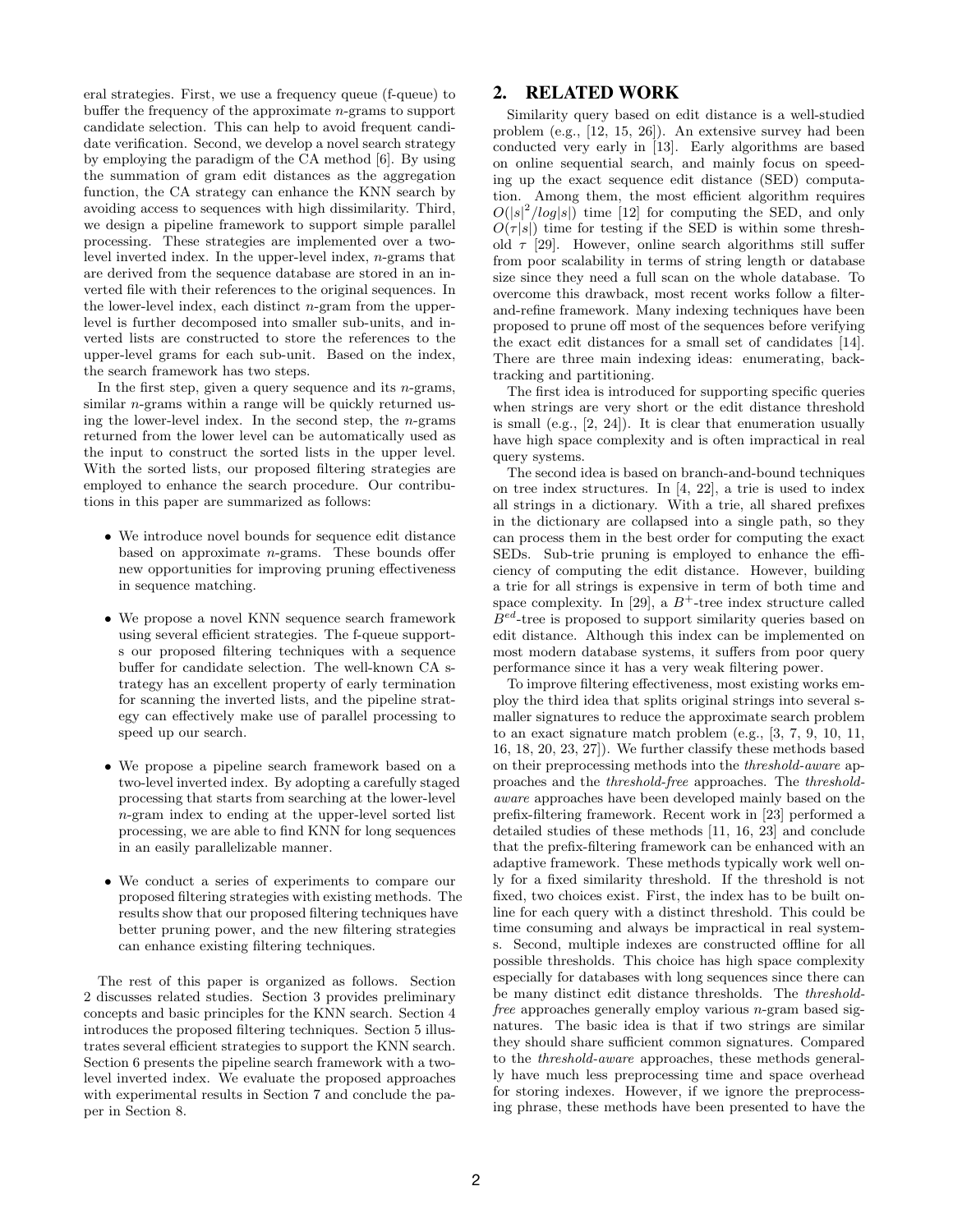worse performance for supporting edit distance similarity search [16]. This is because they often suffer from poor filtering effectiveness through the use of loose bounds.

Although most of such approaches had been shown to be efficient for approximate searching with a predefined threshold, limited progress has been made for addressing the KNN search problem. Existing efforts utilize two kinds of index mechanisms [21, 28, 29, 5]. The first index mechanism is adapted from inverted list based index [21, 28]. The KN-N search algorithm employs the same intuition by selecting candidates with sufficient number of common *n*-grams. The difference between them is the list merging technique. In [21], the MergeSkip algorithm is employed to reduce the inverted list processing time. A predefined threshold based algorithm is also proposed by repeating the approximate string queries multiple times to support KNN search. In [28], the basic length filtering is used to improve list processing. Another index mechanism is based on the tree structure [29, 5]. In [29], a  $B^+$ -tree based index is proposed to index database sequences based on some sequence orders. The tree nodes are iteratively traversed to update the lower bound of edit distance and the nodes beyond the bound are pruned. In the most recent work [5], an in-memory trie structure is used to index strings and share computations on common prefixes of strings. A range-based method is proposed by grouping the pivotal entries to avoid duplicated computations in the dynamic programming matrix when the edit distance is computed. Although such approaches are effective on the short sequence search, their performances degrade for long sequences since the length of the common prefix are relatively short for long sequences and the large number of long, single branches in the trie bring about large space and computation overhead.

# 3. PRELIMINARIES

Let  $\Sigma$  be a set of elements, e.g. a finite alphabet of characters in a string database or an infinite set of latitude and longitude in a trajectory database. We use *s* to denote a sequence in  $\Sigma^*$  of length  $|s|$ ,  $s[i]$  to denote the *i*th element, and *s*[*i, j*] to denote a subsequence of *s* from the *i*th element to the *j*th element. The common notations used in the rest of the paper are summarized in Table 1. In this paper, we employ edit distance as the measure on the dissimilarity between two sequences, which is formalized as follows.

Definition 1. *(Sequence Edit Distance)(SED) Given two sequences s*<sup>1</sup> *and s*2*, the edit distance between them, denoted by*  $\lambda(s_1, s_2)$ *, is the minimum number of primitive edit operations (i.e., insertion, deletion, and substitution) on s*<sup>1</sup> *that is necessary for transforming s*<sup>1</sup> *into s*2*.*

We focus on k-nearest neighbor (KNN) search based on the edit distance, following the formal definition as below.

Problem 1. *Given a query sequence q and a sequence database*  $D = \{s_1, s_2, ..., s_{|D|}\}$ *, find k sequences*  $\{a_1, a_2, ..., a_k\}$ *in D, which are more similar to q than the other sequences,* that is,  $\forall s_i \in D \setminus \{a_j (1 \leq j \leq k)\}, \lambda(s_i, q) \geq \lambda(a_j, q).$ 

# 3.1 KNN Sequence Search Using N-grams

In this section, we aim to introduce important concepts and principles of sequence similarity search using *n*-grams which is a common technique exploited in existing studies.

| <b>Notation</b>               | Table 1: Notations<br>Description                     |
|-------------------------------|-------------------------------------------------------|
| D                             | the sequence database                                 |
|                               |                                                       |
| q                             | the query sequence                                    |
| s <sub>l</sub>                | the length of sequence s                              |
| s[i]                          | the $i^{th}$ element of sequence s                    |
| $\overline{G}_s$              | the <i>n</i> -gram set of a sequence $s$              |
| $\overline{\lambda(s_1,s_2)}$ | the edit distance between two sequences $s_1$         |
|                               | and $s_2$                                             |
| $\lambda(g_1,g_2)$            | the edit distance between two <i>n</i> -grams $g_1$   |
|                               | and $q_2$                                             |
| $\mu(s_1, s_2)$               | the gram mapping distance between two                 |
|                               | sequences $s_1$ and $s_2$                             |
| $\phi$                        | the frequency threshold value of $n$ -grams           |
| $\boldsymbol{k}$              | the $k$ value for the KNN search                      |
| $\tau$                        | the edit distance threshold                           |
| $\tau(t)$                     | the threshold value computed by the ag-               |
|                               | gregation function in the CA method                   |
| $\eta(\tau,t,n)$              | the number of <i>n</i> -grams affected by $\tau$ edit |
|                               | operations with gram edit distance $> t$              |

Definition 2. *(n-gram) Given a sequence s and a positive integer n, a positional n-gram of s is a pair* (*i, g*)*, where g is a subsequence of length n starting at the i th element, i.e.,*  $q = s[i, i + n - 1]$ *. The set*  $G(s, n)$  *consists of all n-grams of s, obtained by sliding a window of length n over sequence s. In particular, there are*  $|s| - n + 1$  *n*-grams in  $G(s, n)$ .

In this paper, we skip the positional information of the *n*-grams. Such a simplified 5-gram set of a sequence *introduction*, for example, is *{intro*, *ntrod*, *trodu*, *roduc*, *oduct*, *ducti*, *uctio*, *ction}*. The *n*-gram set is useful in edit distance similarity evaluation, based on the following observation: if a sequence  $s_2$  could be transformed to  $s_1$  by  $\tau$ primitive edit operations, *s*<sup>1</sup> and *s*<sup>2</sup> must share at least  $\phi = (\max\{|s_1|, |s_2|\} - n + 1) - n \times \tau$  common *n*-grams [18].

|  |  |  |  | Algorithm 1 A Simple KNN Sequence Search Algorithm |
|--|--|--|--|----------------------------------------------------|
|  |  |  |  |                                                    |

**Require:** The *n*-gram lists *L<sup>G</sup>* for *q*, and *k*

- 1: Initialize a max-heap *H* using first visited *k* sequences; 2: **for**  $L_i \in L_G$  **do**
- 3: **for all** unprocessed  $s_i \in L_i$  **do**
- 4:  $frequency[s_i] + +;$
- 5:  $\tau = max\{\lambda_s | s \in H\};$
- 6:  $\phi = max\{|s_j|, |q|\} n + 1 n \times \tau;$
- 7: **if**  $frequency[s_j] \geq \phi$  **then**
- 8: Compute the edit distance  $\lambda(s_j, q)$ ;
- 9: **if**  $\lambda(s_j, q) < \tau$  **then**
- 10: Update and maintain the max-heap *H*;
- 11: Mark *s<sup>j</sup>* as a processed sequence;
- 12: Output the *k* sequences in *H*;

Inverted indexes on the *n*-grams of the sequences are commonly used, such that references to original locations of the same *n*-gram are kept in a list structure. Algorithm 1 shows a typical threshold-based algorithm using the inverted index on the *n*-grams as well as an auxiliary heap structure. This algorithm dynamically updates the frequency threshold using the maximum edit distance maintained in a max-heap *H* (lines 6 - 7). The query performance depends on the efficiencies of two operations, the inverted list scan and the edit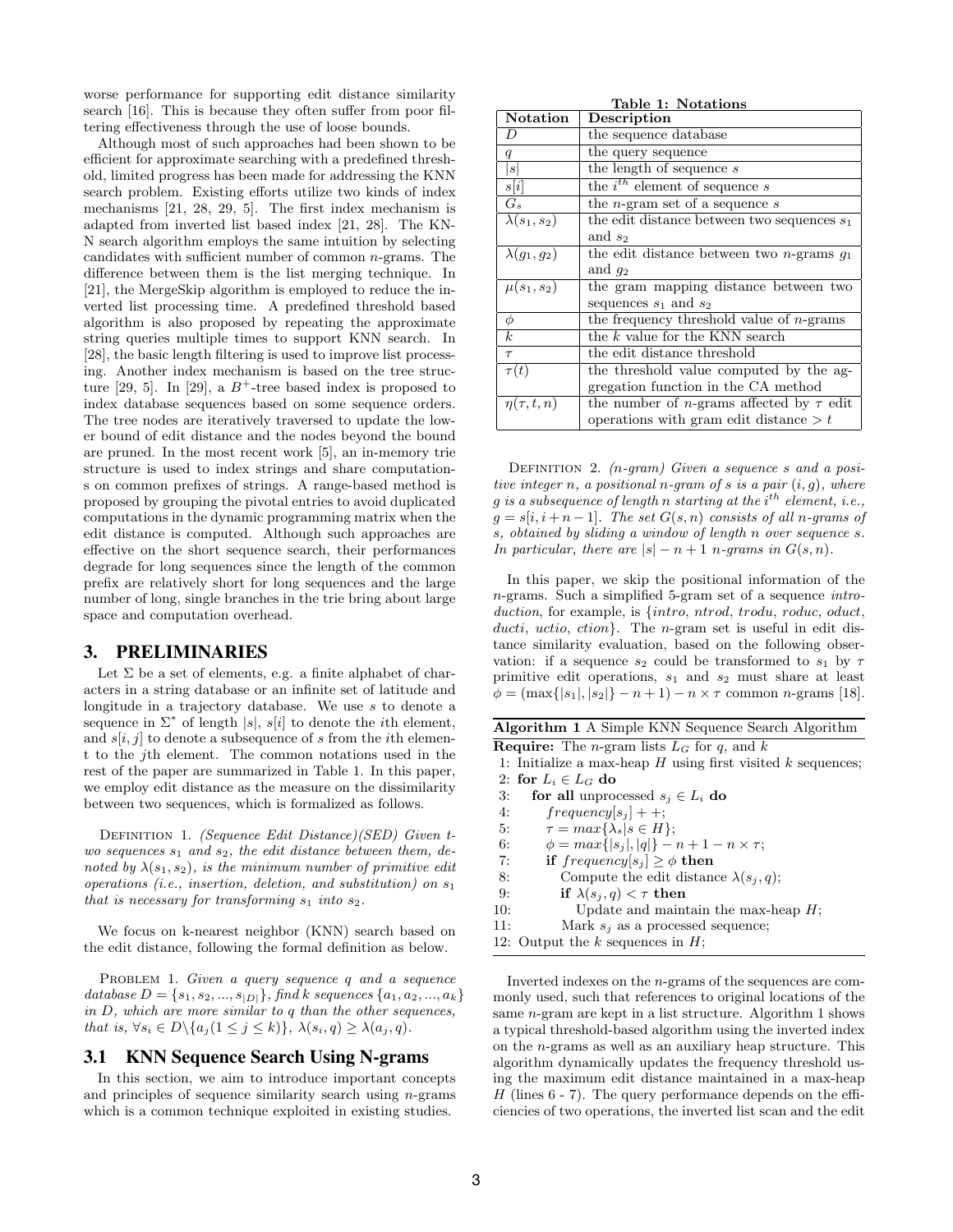distance computation for the candidate verification (lines 3 - 11).

Algorithm 1 could be improved by using optimization strategies, such as *length filtering* [28] and *MergeSkip* [21]. The intuition behind *length filtering* is as follow: if two sequences are within an edit distance of  $\tau$ , their length difference is no larger than  $\tau$ . Therefore, the inverted list scan is restricted to the sequences within the length constraint. Inverted lists are thus sorted in ascending order of the sequence length. On the other hand, the *MergeSkip* strategy preprocesses inverted lists such that the references are sorted in ascending order of the sequence identification number. When the maximum entry in the max-heap *H* is updated, it is used to compute a new frequency threshold  $\phi$ , and those unprocessed sequences with frequencies less than  $\phi$  are skipped. As an example, in Figure 2, sequence no. 10 is first visited and pushed to the top-1 heap. The temporal frequency threshold is computed as  $\phi = 3$ , and the candidate for next visit is sequence no. 35. In this way, sequences 20 and 30 are skipped as their frequencies are less than 3.



**Figure 2: Illustration of the MergeSkip strategy**

Although such approaches may somehow improve the efficiency of list processing, they may have limited performance since they are strictly relying on the efficient processing of inverted lists. For example, the length filtering can be useless in a database where most sequences are around the same length. In Figure 2, the top-1 heap is updated when sequence no. 50 is visited, the new frequency threshold is  $\phi = 5$ , and the next visiting candidate is sequence no. 45. In this case, no sequence may be skipped. The reason is that sequences from 35 to 45 are located in the grey area may have been processed as the frequencies of their matched *n*-grams are larger than 3. As the frequency threshold is a loose bound that can generate too many false positives, the candidate verification becomes the most time consuming step.

# 4. NEW FILTERING THEORY

Due to the limited pruning effectiveness of exact *n*-gram matching, we aim to develop new theories for sequence search filtering by using approximate matching between *n*-grams of the two sequences. This is motivated by the observations that using exact *n*-gram matching will typically require *n* to be small (so that the probability of having exact matching will not be too low) which will in turn lower the selectivity of the *n*-grams. By allowing approximate matching for these *n*-grams, we can increase the size of *n* without compromising the chance of a matching taking place, thereby increasing selectivity of the *n*-grams and reducing the length of the inverted list to be scanned. As shown in Definition 2, an *n*-gram is a subsequence of the original sequence. Consequently, gram edit distance is computed as the sequence edit distance between two *n*-grams.

**Count filtering** is the first pruning strategy we design based on gram edit distance, It is an extension of the existing count filtering on exact *n*-gram matchings. Basically, we want to estimate the maximal number of *n*-grams modified by  $\tau$  edit operations such that the gram edit distance between the affected *n*-gram and the queried *n*-gram is larger than a certain value of  $t$  ( $t \geq 0$ ). This leads to the new count filtering using approximate *n*-grams, as is shown in the following proposition.

PROPOSITION 1. *Consider two sequences*  $s_1$  *and*  $s_2$ *. If*  $s_1$ and  $s_2$  are within an edit distance of  $\tau$ , then  $s_1$  and  $s_2$  must *have at most*  $\eta(\tau, t, n) = \max\{1, n - 2 \times t\} + (n - t)(\tau - 1)$ *n-grams with gram edit distance*  $> t$ *, where*  $t < n$ *.* 

PROOF. Let  $t = 0$ . Then  $\eta(\tau, 0, n) = \max\{1, n - 2 \times 0\}$  +  $(n-0) \times (\tau-1) = n \times \tau$ . Intuitively, this holds because one edit operation can modify at most *n n*-grams. Consequently, *τ* edit operations can modify at most *n × τ n*-grams (i.e., there are at most  $n \times \tau$  *n*-grams between  $s_1$  and  $s_2$  with gram edit distance *>* 0).

Let  $t \geq 1$ . We first analyze the effect of edit operations on the *n*-grams with certain gram edit distance (GED). We show the first edit operation in two cases: it is applied on the first or last n-1 *n*-grams, and it is applied into other positions not within the first or last n-1 *n*-grams. As shown in Figure 3, in Case 1, one edit operation is applied in the position in the pink box. Two types of edit operations will affect *n*-grams to have different distance distributions. Obviously, one substitution will cause *n n*-grams to have  $GED = 1$ ; while one insertion or deletion will cause one new *n*-gram and n-1 *n*-grams of various GEDs. Consequently, the upper bound value of  $\eta(\tau, t, n)$  will cause at least 1 *n*-gram with  $GED = n$ . We now show the distribution of the GEDs. As shown in the figure, two 5-grams  $g_1$  and  $g_5$  have GED  $= 1$  in Figure 3(a). However, two 5-grams  $g_2$  and  $g_4$  can have  $GED \leq 2$ . Generally, one such operation can cause at most  $n-2 \times t$  *n*-grams to have GED  $> t$ . Remember that there are at least one new derived *n*-gram of  $GED = n$ . Therefore, an upper bound on the number of affected *n*grams with GED  $> t$  should be max $\{1, n - 2 \times t\}$ . In case 2, one edit operation is applied to the first or last n-1 *n*grams. The total number of affected *n*-grams, denoted by  $n'$ , is less than  $n$ , and the number of affected *n*-grams have  $GED > t$  should be less than that of Case 1. It is obvious that the number of affected *n*-grams in Case 2 is less than that in Case 1. It is indeed true that Case 1 can infer an upper bound value on the affected *n*-gram number when the insertion or deletion operation is applied.

We now show how the distribution of edit operations will affect the maximum number of *n*-grams with  $\text{GED} > t$ . Suppose  $E = \{e_1, e_2, \ldots, e_{\tau}\}\$ is a series of edit operations that is needed to transform one sequence into another sequence. Suppose the  $\tau$  edit operations are evenly distributed in a sequence. That means no *n*-gram is simultaneously affected by multiple edit operations. In this case, the number of affected *n*-grams can be maximized . As analyzed above, one edit operation will affect at most *n−*2*×t n*-grams to have GED *> t*. This is the boundary case where the edit operation is the first or the last operation. It is clear that the number of affected *n*-grams with  $\text{GED} > t$ , on the left of the first edit operation and on the right of the last edit operation, is at most max $\{1, n-2 \times t\}$ . For the remaining  $\tau - 1$  edit operations, one new operation will cause *n−t* newly affected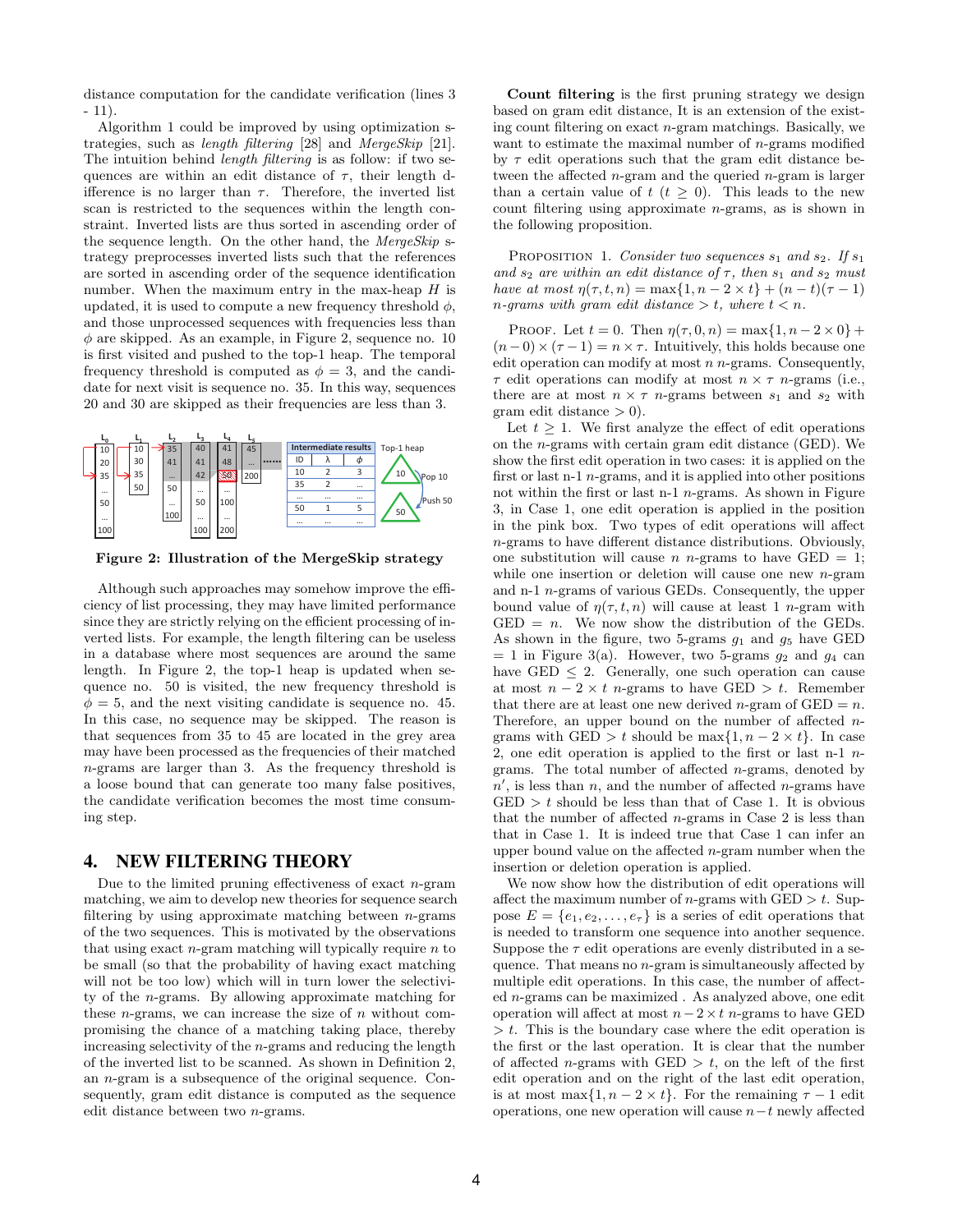

**Figure 3: Effect of edit operations on** *n***-grams**



**Figure 4: An example of the count filtering**

*n*-grams ahead its previous edit position, as the boundary position will be affected only in this case. Consequently, the maximum number of affected *n*-grams with GED *> t* would  $\text{be } \eta(\tau, t, n) = \max\{1, n - 2 \times t\} + (n - t)(\tau - 1).$ 

LEMMA 1. *Consider two sequences*  $s_1$  *and*  $s_2$ *. If*  $s_1$  *and*  $s_2$  *are within an edit distance of*  $\tau$ *, then*  $s_1$  *and*  $s_2$  *must share*  $\alpha t$  *least*  $\phi_t(s_1, s_2) = |s| - n + 1 - \eta(\tau, t, n)$  *n*-grams with gram *edit distance*  $\leq t$ *. Here,*  $|s|$  *is equal to* max $\{|s_1|, |s_2|\}$ *.* 

The proposed count filtering offers new opportunities to improve the search performance as it has a stronger filtering ability. As is shown in Figure 4, no sequence is pruned using the count filtering with common *n*-grams of  $\phi_0 = 0$ . By using the count filtering with *n*-grams of  $GED = 1$ , sequence no. 40 can be pruned by  $\phi_1$  as its frequency (i.e., *Freq.*) of *n*-grams with  $GED \leq 1$  is less than  $\phi_1$ . Similarly, the sequence 10 is pruned by using the count filtering of  $\phi_2$ .

**Mapping filtering** is a more complicated pruning strategy, but provides more effective pruning based on the gram edit distance. To begin with, we first define the distance between two multi-sets of *n*-grams.

Definition 3. *(Gram Mapping Distance)(GMD) Given two gram multi-sets*  $G_{s_1}$  *and*  $G_{s_2}$  *of*  $s_1$  *and*  $s_2$ *, respectively with the same cardinality. The mapping distance between s*<sup>1</sup> *and s*<sup>2</sup> *is defined as the sum of distances of the optimal mapping between their gram multi-sets, and is computed as*

$$
\mu(s_1, s_2) = \min_{P} \sum_{g_i \in G_{s_1}} \lambda(g_i, P(g_i)), \ P: G_{s_1} \to G_{s_2}
$$

The computation of gram mapping distance is accomplished by finding an optimal mapping between two grams multi-sets. Similar to the work in [25], we can construct a weighted matrix for each pair of grams from two sequences, and apply the Hungarian algorithm [8, 19]. Based on gram mapping distance, we show how a tighter lower bound on the edit distance between two sequences could be achieved.

Lemma 2. *Given two sequences s*<sup>1</sup> *and s*2*. The gram mapping distance*  $\mu(s_1, s_2)$  *between*  $s_1$  *and*  $s_2$  *satisfies* 

$$
\mu(s_1, s_2) \le (3n - 2) \times \lambda(s_1, s_2)
$$

PROOF. Let  $E = \{e_1, e_2, \ldots, e_K\}$  be a series of edit operations that is needed to transform *s*<sup>1</sup> into *s*2. Accordingly, there is a set of sequences  $s_1 = M_0 \rightarrow M_1 \rightarrow \ldots \rightarrow M_\tau = s_2$ , where  $M_{i-1} \to M_i$  indicates that  $M_i$  is the derived sequence from  $M_{i-1}$  by performing  $e_i$  for  $1 \leq i \leq K$ . Assume there are *K*<sup>1</sup> insertion operations, *K*<sup>2</sup> deletion operations and *K*<sup>3</sup> substitution operations, then we have  $K = K_1 + K_2 + K_3$ . We analyze the detailed influence of each type of edit operation as follows.

*Insertion operation:* When a character is inserted into the sequence  $M_{i-1}$ , at most *n* n-grams are affected. The edit distance is less than 2 for  $(n-1)$  *n*-grams, and *n* for one newly inserted *n*-gram. Thus, we conclude that  $\mu(M_{i-1}, M_i) \leq [2(n-1) + n] = 3n - 2.$ 

*Deletion operation:* When one character is deleted from the sequence  $M_{i-1}$ , thus a total number of *n n*-grams may be affected. The edit distance is less than 2 for  $(n-1)$  *n*-grams, and *n* for one newly deleted *n*-gram. Thus, in the case of deleting one character,  $\mu(M_{i-1}, M_i) \leq [2(n-1)+n] = 3n-2$ .

*Substitution operation:* When a character in sequence  $M_{i-1}$ is substituted by another character, a total number of *n n*grams are affected. Then, the edit distance for each affected *n*-gram is equal to 1, and thus we have  $\mu(M_{i-1}, M_i) \leq n$ .

By analyzing the effect of the above three operations, we conclude that GMD and SED have the following relationship.

$$
\mu(s_1, s_2) \leq (3n - 2) \times K_1 + (3n - 2) \times K_2 + n \times K_3
$$
  
\n
$$
\leq (3n - 2) \times (K_1 + K_2 + K_3)
$$
  
\n
$$
\leq (3n - 2) \times \lambda(s_1, s_2)
$$

Lemma 2 naturally brings us a new lower bound estimation method on the sequence edit distance. Given two sequences  $s_1$  and  $s_2$ , and an edit distance threshold  $\tau$ , if  $\frac{\mu(s_1,s_2)}{3n-2}$  >  $\tau$ , then  $\lambda(s_1,s_2)$  >  $\tau$ . While the bound is effective, it remains computational expensive if we directly apply this bound for pre-pruning. In this work, we employ this bound function to compute the aggregation value in the CA filtering algorithms. That is, we use the summation of gram edit distances as the aggregation function, instead of directly computing the mapping distance. We will introduce new implementing filtering strategies and algorithmic frameworks to make these theories practical.

### 5. FILTERING ALGORITHMS

Based on the filtering theories derived in the previous section, we introduce new algorithms to support efficient filtering. Given a query sequence *q*, we assume that there are existing inverted lists that support efficient search on the *n*-grams under specified edit distance constraint, as shown in Figure 5 and 6 with  $L_G = \{L_0, L_1, ..., L_{|q|-n}\}.$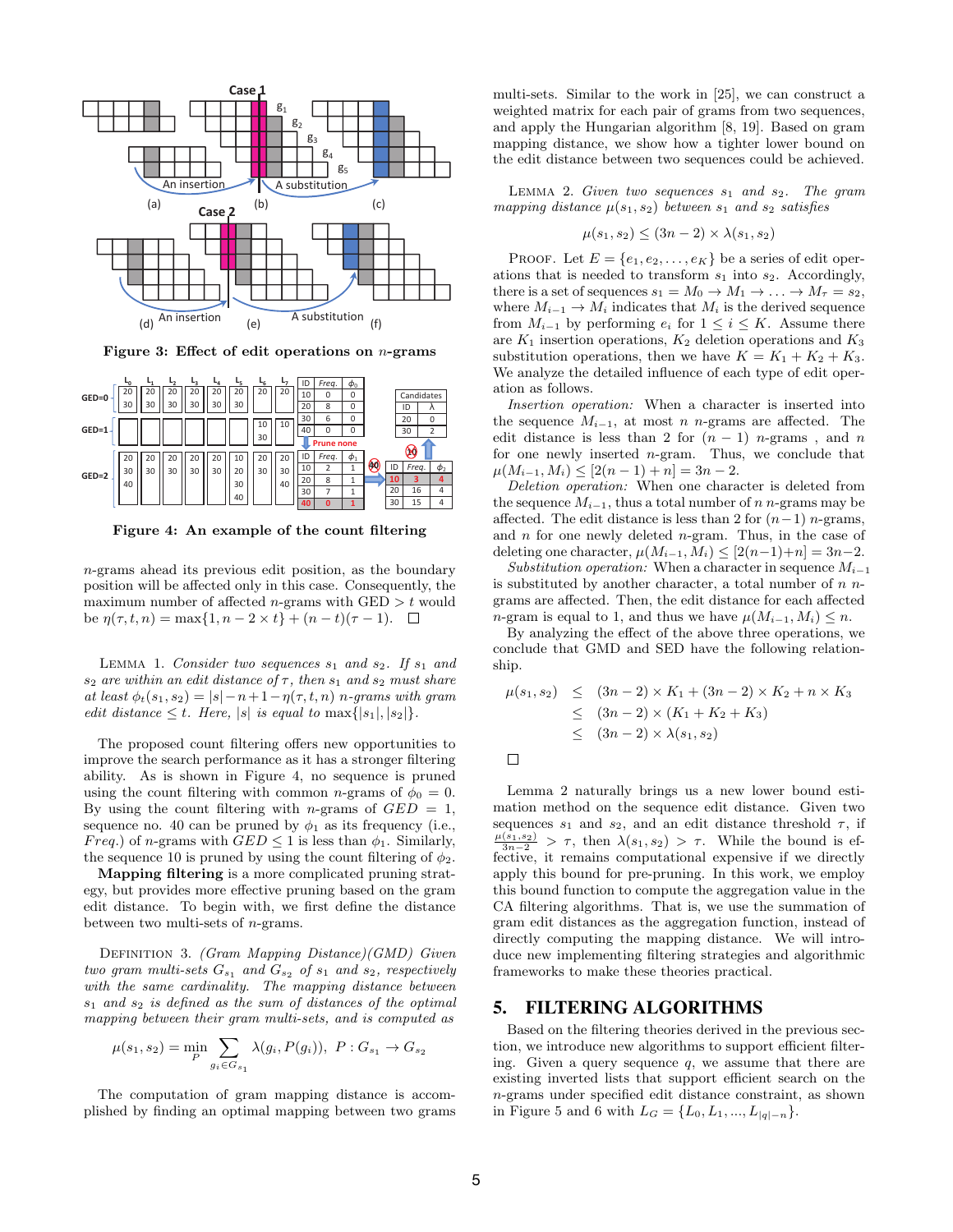**Algorithm 2** KNN Search Algorithm Using the F-queue

**Require:** N-gram lists  $L_G$  with  $GED = t$  for  $q$ , and  $k'$ 1: Initialize the f-queue as *∅*;

- 2: Initialize a max-heap *H* using first visited *k* sequences;
- 3: for  $L_i \in L_G$  do
- 4: **for all** unprocessed  $s_j \in L_i$  **do**
- 5:  $frequency[s_i] + +;$
- 6: Update the top-*k ′* f-queue;
- 7: **if** *k ′* items in f-queue **then**
- 8: **for all**  $s_c \in top k'$  **do**
- 9:  $\tau = max\{\lambda_s | s \in H\};$ 10:  $\eta(\tau, t, n) = \max\{1, n - 2 \times t\} + (n - t)(\tau - 1);$
- 11:  $\phi_t = max\{|s_c|, |q|\} n + 1 \eta(\tau, t, n);$
- 12: **if**  $frequency[s_c] \geq \phi_t$  **then**
- 13: Compute the edit distance  $\lambda(s_c, q)$ ;
- 14: Mark  $s_c$  as a processed sequence;
- 15: **if**  $\lambda(s_c, q) < \tau$  **then**
- 16: Update and maintain the max-heap *H*;
- 17: Output the *k* sequences in *H*;



**Figure 5: Illustration of the frequency queue**

We use a frequency queue (f-queue) to speed up our inverted list processing. The basic intuition is that sequences that share higher number of matched approximate *n*-grams with the query sequence will be given preference for processing. Here, the f-queue is an unordered queue, which maintains the top-*k ′* unique visited sequences with frequency of approximately matched *n*-grams larger than a temporary frequency threshold.

The f-queue is first initialized to be an empty set, and we perform access to the inverted lists to count the frequency of approximately matched *n*-grams. As shown in Algorithm 2, if the queue contains *k ′* unprocessed sequences, our algorithm first sorts the visited sequences in ascending order based on the frequencies. Subsequently, we verify the sequences in the f-queue using the temporary frequency threshold (highest frequency first). Those sequences passing the count filtering are verified with the exact edit distance computation, and used to update the top-*k* heap. Note that the temporary frequency threshold is immediately updated when a new value is inserted into the top-*k* heap. Generally, the f-queue technique avoids frequent verifications on the visited sequences. It offers new opportunities to employ count filtering with approximate *n*-grams, as only the top-*k ′* sequences are processed for every batch of *h* elements that are retrieved from the inverted list  $(h \geq k')$ . The f-queue can be used to improve the performance of existing algorithms based on the length filtering or the MergeSkip strategy.

Figure 5 illustrates the idea of the f-queue and explains why it improves the *MergeSkip* strategy. The top-1 heap

### **Algorithm 3** KNN Search Algorithm Using the CA Method

**Require:** N-gram lists  $L_G$  with  $GED = t$  for *q*, and *h* 

- 1: Initialize the f-queue as *∅*;
- 2: Initialize a max-heap *H* using first visited *k* sequences;
- 3: Initialize  $t_i = t$  with  $i = 0 \dots |q| n$ ;
- 4: for  $L_i \in L_G$  do
- 5: **for all** unprocessed  $s_i \in L_i$  **do**
- 6:  $frequency[s_j] + +$ ;
- 7: Update the top-*k ′* f-queue;
- 8: **if** The end of *L<sup>i</sup>* is visited **then**
- 9:  $t_i = t + 1;$
- 10: **if**  $t > 0$  **then**
- 11:  $\tau = max\{\lambda_s | s \in H\};$
- 12:  $\tau(t) = \sum_{l=0}^{l=|q|-n} \underline{t_l};$
- 13: **if**  $\tau(t) \geq \tau \times (3n-2)$  **then**
- 14: Terminate the list processing;
- 15: **if** *k ′* items in f-queue **then**
- 16: Apply the filtering strategy with the f-heap;
- 17: Output the *k* sequences in *H*;



**Figure 6: An example of CA based filtering**

is initialized using the first sequence which is visited i.e. sequence no. 10 and the frequency threshold is set as 3. Here, we set the value of  $k'$  as 2. After scanning the lists in the gray box, two unprocessed sequences no. 41 and 50 are pushed into the f-queue since the frequency of their approximately matched *n*-grams are higher than the temporary frequency threshold. The f-queue is then traversed for candidate verification, and sequence no. 50 is verified first since it possesses a highest number of matching *n*-grams. As its edit distance is computed as 1, a new threshold is computed for the top-1 matching and the top-1 heap is updated accordingly, by discarding the sequence no. 10 and pushing sequence no. 50. Finally, the new frequency threshold is 5, based on our update rule. Compared against the standard method in Figure 2, our approach can successfully skip the sequences from 35 to 45.

As the novel count filtering can be applied without any constraint on the gram edit distance, the list processing with the f-queue can continue until all the sequences are processed. However, applying more count filters will mean that more list processing time is required. To avoid having large overhead on list processing, we use the CA based strategy [6] and use the summation of gram edit distances as the aggregation function. As inverted lists of certain GED are fetched out separately, they are naturally sorted by the gram edit distance (lowest distance first). Algorithm 3 shows the details of the CA based filtering algorithm. We use Example 1 to illustrate the effectiveness of the CA-based filtering framework for supporting the KNN search.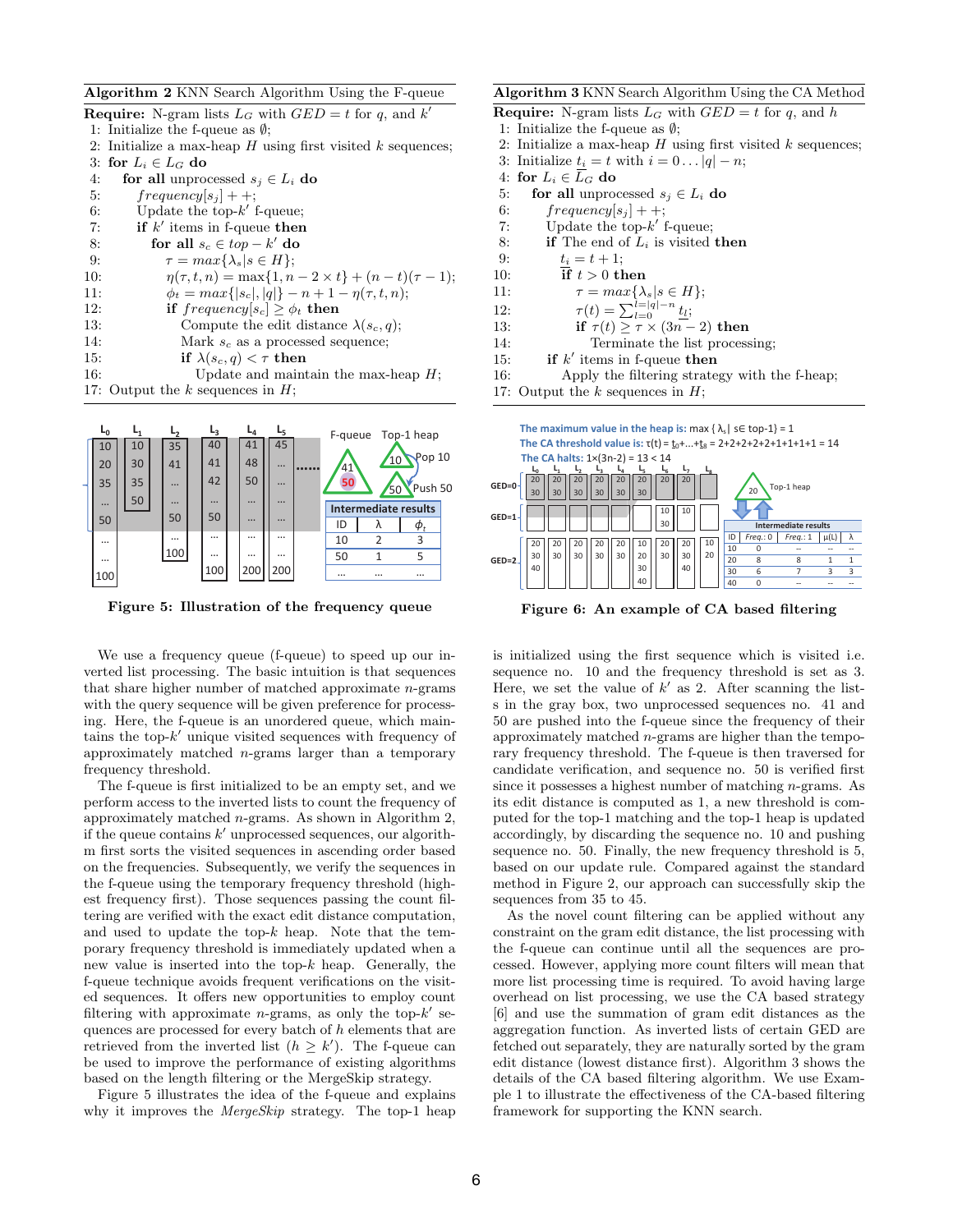Example 1. *In Figure 6, we consider the nine sorted lists for a query sequence q. The length of the n-gram is set to be n* = 5*. Each list has three groups of n-grams with various GEDs of 0, 1, and 2. Each entry in the lists stores the sequence id number. Suppose we perform sorted access to each sorted list*  $L_i$ *. For each list*  $L_i$ *, let*  $t_i$  *be the GED score of the last sequence visited under sorted access. The CA threshold value is computed as*  $\tau(t) = \sum_{i=0}^{i=8} t_i$ *. As soon as*  $\tau(t) \geq max\{\lambda_s | s \in top - k\} \times (3n - 2)$ , CA halts and we *stop scanning the inverted lists. In the figure, CA halts at the positions at the bottom of the grey area. In this case, each*  $t_i$  *in the group of GED=1 is initialized to be 1. When we do sorted access to the list*  $L_4$ *, each value of*  $t_i$  *with*  $i = 0, 1, \ldots, 4$ *is set to be equal to 2 as no entry has distance of 1, and 2 is the smallest score that can be obtained for unseen elements. Therefore,*  $\tau(t)$  *is computed as*  $\sum_{i=0}^{i=8} \underline{t_i} = 2 + 2 + 2 + 2 + 2$  $2+1+1+1+1=14$ *. Consequently, the CA halts as*  $\tau(t) \geq max\{\lambda_s | s \in top - 1\} \times (3n - 2) = 1 \times 13$ *. In this case, the unseen sequences 10 and 40 are safely pruned.*

The correctness of CA based strategy is easily to be shown according to Lemma 2. When CA halts, any unseen sequence has a mapping distance  $\mu(s_{unseen}, q)$  that is not less than  $\tau(t)$ . Then, we have  $(3n - 2) \times \lambda(s_{unseen}, q) \geq$  $\mu(s_{unseen}, q) \geq \tau(t) \geq max\{\lambda_s | s \in top - k\} \times (3n - 2)$ . Consequently, any unseen sequence has an edit distance that is not less than the maximum edit distance in the top-*k* heap, i.e.,  $\lambda(s_{unseen}, q) \geq max\{\lambda_s | s \in top - k\}$ . The sequences in the top-*k* heap are the required KNN results.

### 6. INDEXING AND QUERY PROCESSING

In the previous section, we developed our algorithms based on the assumption that we can find the approximately matched *n*-grams efficiently and is thus able to access the corresponding inverted list of these approximately matched *n*-grams. In this section, we will explain how this can be done on top of a two-levels inverted index. Based on this two-levels index, we will develop a pipeline framework to support efficient KNN sequence search.

We build a two-levels inverted index based on *n*-grams with different granularity of  $n_1$  and  $n_2$  respectively. As shown in Figure 7, the index consists of the upper-level index and the lower-level index. In particular, given a sequence database  $D$ , the upper-level is used to index the  $n_1$ -grams that are obtained from the original sequences in *D*, and the lower-level is used to index the *n*<sub>2</sub>-grams that are obtained from  $n_1$ -grams in the upper-level  $(n_1 > n_2)$ .

There are two steps to build the index: 1) we extract  $n_1$ -grams from sequences in  $D$ , and build the upper-level inverted index. The index is made up of two main components: an index for all distinct  $n_1$ -grams and an inverted list below each  $n_1$ -gram. In general, each entry in the inverted lists contains the sequence identifier. 2) we further extract  $n_2$ -grams from all distinct  $n_1$ -grams, and build the lower-level inverted index. Similarly, the index consists of two main parts, which stores the *n*<sub>2</sub>-grams with the reference to the corresponding  $n_1$ -gram in the inverted lists. Generally, the inverted list entries in the upper-level index are usually sorted into various orders when using different filtering techniques. For example, they are sorted into order of increasing sequence identifier for the MergeSkip strategy and increasing sequence length for the length filtering.

|                    | The upper-level inverted index |                         |             |                |                                |                |                |                |                         |                |                |                         |                         |                |                |       |                |
|--------------------|--------------------------------|-------------------------|-------------|----------------|--------------------------------|----------------|----------------|----------------|-------------------------|----------------|----------------|-------------------------|-------------------------|----------------|----------------|-------|----------------|
| $g_{0}$<br>trodu   |                                | g <sub>1</sub><br>uctio | g,<br>uctiv |                | ntrod                          | g <sub>3</sub> | $g_a$<br>oduct |                | g <sub>5</sub><br>roduc |                |                | g <sub>6</sub><br>ction | g <sub>7</sub><br>intro |                | gg<br>ctive    |       | $g_q$<br>ducti |
| 10                 |                                | 10                      | 20          |                |                                | 10             | 10             |                | 10                      |                |                | 10                      | 10                      |                | 20             |       | 10             |
| 20                 |                                |                         |             |                |                                | 20             | 20             |                | 20                      |                |                |                         | 20                      |                |                |       | 20             |
| 2-grams            |                                |                         |             |                | The lower-level inverted index |                |                |                |                         |                |                |                         |                         |                |                |       |                |
|                    |                                |                         |             | ct             | du                             | in             | io             | iv             |                         | od             | on             | ro                      | <b>uc</b>               | ti             | ve             | tr    |                |
| 5-grams            |                                |                         |             | g <sub>1</sub> | g <sub>o</sub>                 | g,             | g <sub>1</sub> | g,             |                         | $g_0$          | g <sub>6</sub> | $g_{0}$                 | g <sub>1</sub>          | g <sub>1</sub> | $g_{8}$        | $g_0$ |                |
| ID                 |                                | Sequence                |             |                | g,                             | g,             |                | g <sub>6</sub> | $g_{8}$                 |                | g <sub>3</sub> |                         | g <sub>3</sub>          | g,             | g,             |       | g,             |
| Introduction<br>10 |                                |                         |             | g <sub>6</sub> | g,                             |                |                |                |                         | g <sub>5</sub> |                | g <sub>s</sub>          | g <sub>4</sub>          | g <sub>6</sub> |                | g,    |                |
| 20                 |                                | introductive            |             |                | g <sub>s</sub>                 | g <sub>9</sub> |                |                |                         |                |                |                         | $g_{7}$                 | $g_q$          | g <sub>s</sub> |       |                |
|                    |                                | A sequence database     |             |                | g,                             |                |                |                |                         |                |                |                         |                         |                | g <sub>9</sub> |       |                |

**Figure 7: An example of the two-level index**



**Figure 8: The simple serial query processing flow**

This paper will investigate the effect of the list order on the proposed techniques in the experimental study.

# 6.1 A Simple Serial Solution

We first introduce a simple serial solution using the proposed two-level inverted index. Our approach follows a filter-and-refine framework. Given a query sequence *q*, it is first decomposed into a set of  $n_1$ -grams  $G_q$ . As shown in Figure 8, the serial algorithm works as follows.

- 1. **GS**: For each  $g_i \in G_q$ , the lower-level index is used to support the sequence similarity search to return *n*1 grams with GED  $\leq t$  to  $g_i$ . The returned list pf  $n_1$ grams are naturally grouped based on the GED distance of 0*,* 1*, ..., t*.
- 2. **DF**: Given the output from the GS step, we fetch out the inverted lists from the upper-level index for those matching  $n_1$ -grams of distance 0. The list merging algorithm with the proposed f-queue technique is employed to support fast frequency aggregation and maintain the top- $k$  queue for processed sequences (See Algorithm 2).
- 3. **CA**: If the DF step does not halt the algorithm, we further fetch the inverted lists from the upper-level index for those similar  $n_1$ -grams of distance  $t$  ( $t \geq 1$ ). Given the f-queue and the top-*k* queue from the output of the DF step, the list merging algorithm will continue to accumulate frequencies of similar  $n_1$ -grams, and use the proposed count filtering bound for further pruning. Noted that, the CA filtering bound will be employed if a new gram edit distance appears (See Algorithm 3).

In the GS step, we employ the fastest approximate string matching algorithm to support efficient  $n_1$ -gram similarity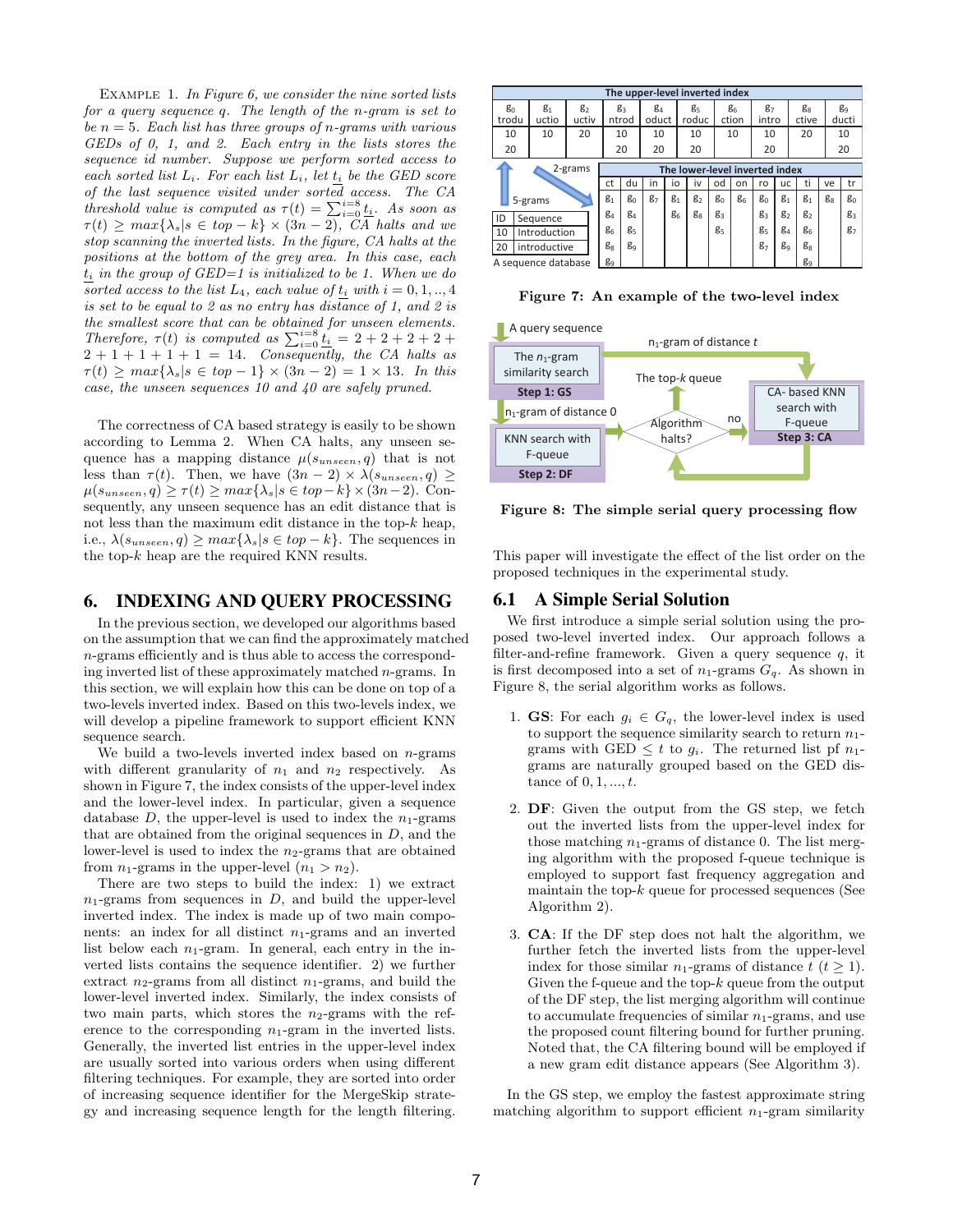

**Figure 9: The pipelined query processing flow**

search. In our implementation, we use the traditional count filtering with exact *n*-gram matching to do pre-pruning. The quality of the approximate string matching is sufficiently high to return similar  $n_1$ -grams with negligible query time.

We employ the proposed f-queue technique in the DF step and adopt a CA based algorithm to do further pruning in the CA step if the previous processing cannot terminate our search. The algorithm halts under the following conditions: 1) All sequences in the database have gone through the candidate verification; 2) The maximum value in the root of the top-*k* queue is within an acceptable small distance. Generally, if the temporary frequency threshold is equal to 0, those unseen sequences cannot be safely pruned and need post processing. The algorithm will request for further list processing by relaxing the distance threshold for  $n_1$ -gram if these conditions are not meet.

In general, the filter-and-refine framework can be evaluated using the cost model with  $T_q = T_f + |C_q| \times T_r$ , where  $T_f$ is the filtering time and  $T_r$  is the verification time for each candidate. Our solution attempts to reduce the number of false positives, as it is costly to verify the candidates for long sequences. Compared with existing *n*-gram based methods, our approach offers new opportunities to speed up the query processing in the CA step by using our novel count filtering.

# 6.2 A Novel Pipeline Framework

Next, we propose a dynamic method that is easy to be pipelined to enhance query processing. The main idea is that similar  $n_1$ -grams are dynamically returned from the lower-level index for pruning in the upper-level index.

As shown in Figure 9, we adapt the CA step to perform the frequency accumulation without processing sequences using the f-queue. We develop a pipelined algorithm to execute the GS step and the CA step. In this way, the DF step can process visited sequences in the f-queue by using the temporary frequency thresholds that is computed from the approximate  $n_1$ -grams, instead of only using the frequency bound of common *n*1-grams. The pipelined execution offers new opportunities for reducing the overhead costs of employing multiple filtering techniques.

### 6.3 The Pipelined KNN Search

To support efficient KNN search, the three stages are implemented differently in the pipeline framework as described below.

The GS stage are shown in Algorithm 4. The algorithm takes the  $n_1$ -gram set  $G_q$  obtained from a query  $q$  as the input. Given a constraint on the maximum value of gram

#### **Algorithm 4** The GS Stage

**Require:** The  $n_1$ -gram set  $G_q$ , a constraint of  $t_{max}$ 

- 1: **loop**
- 2: Update the GED threshold value of *t*;
- 3: **if** The halting signal is detected **then**
- 4: Terminate this stage;
- 5: **else**
- 6: **for**  $L_i \in G_q$  **do**
- 7: Apply *gramSimilaritySearch*(*gi, t*);
- 8: Pipe similar  $n_1$ -grams with GED= $t$  to the CA stage;

#### **Algorithm 5** The CA Stage

| <b>Require:</b> The global top-k heap $H$                    |
|--------------------------------------------------------------|
| $1:$ loop                                                    |
| Update the GED threshold value of $t$ ;<br>2:                |
| 3:<br><b>if</b> The halting signal is detected <b>then</b>   |
| 4:<br>Terminate this stage:                                  |
| 5:<br>Obtain inverted lists $L_G$ from the upper-level index |
| for all $n_1$ -grams;                                        |
| for $L_i \in L_G$ do<br>6:                                   |
| for all unprocessed $s_j \in L_i$ do<br>7:                   |
| $frequency[s_i] + +;$<br>8:                                  |
| 9:<br><b>if</b> The end of $L_i$ is visited <b>then</b>      |
| 10:<br>$t_i = t + 1;$                                        |
| if $t > 0$ then<br>11:                                       |
| $\tau = max\{\lambda_s   s \in H\};$<br>12:                  |
| $\tau(t) = \sum_{l=0}^{l= q -n} t_l;$<br>13:                 |
| if $\tau(t) \geq \tau \times (3n-2)$ then<br>14:             |
| All unseen strings are safely pruned;<br>15:                 |
| 16:<br>Send a global halting signal;                         |
| 17:<br>Terminate this stage;                                 |
|                                                              |

edit distance (GED) value, this stage performs the similarity search to return  $n_1$ -grams with GED=t to each  $g_i \in G_q$ . The output of the query results will be fed into the CA stage. In the CA stage, given the  $n_1$ -gram set with GED= $t$ , the inverted lists are fetched from the upper-level index, and scanned to accumulate the frequencies for each visited sequence. The CA strategy is used to terminate the whole process if the CA threshold value of the gram edit distance summation is larger than the temporary threshold computed from the top-*k* heap. It is convenient to compute the new CA threshold value  $\tau(t)$  with a summation of the gram edit distance returned from the GS stage. For example, if the GED for all returned grams is equal to *t*, then we have  $\tau(t) = t \times |G_a|$ . However, this value is updated when a new distance value appears. As shown in Line 9 and Line 12 in Algorithm 5, CA can enhance the total query processing by avoiding access to those very dissimilar strings. If the halting condition with the CA aggregation value has been found, this stage immediately stops and sends a global signal to invoke the termination of the whole search. The details of the CA stage are shown in Algorithm 5.

In the DF stage, we maintain a global max-heap *H* for storing the current  $top - k$  similar sequences and use the maximum edit distance score in the root of the heap to update the temporary frequency value. As shown in Algorithm 6 (lines 13 - 15), the distance value of the top element in the  $top - k$  heap is selected as a new range bound for the CA stage and the DF stage.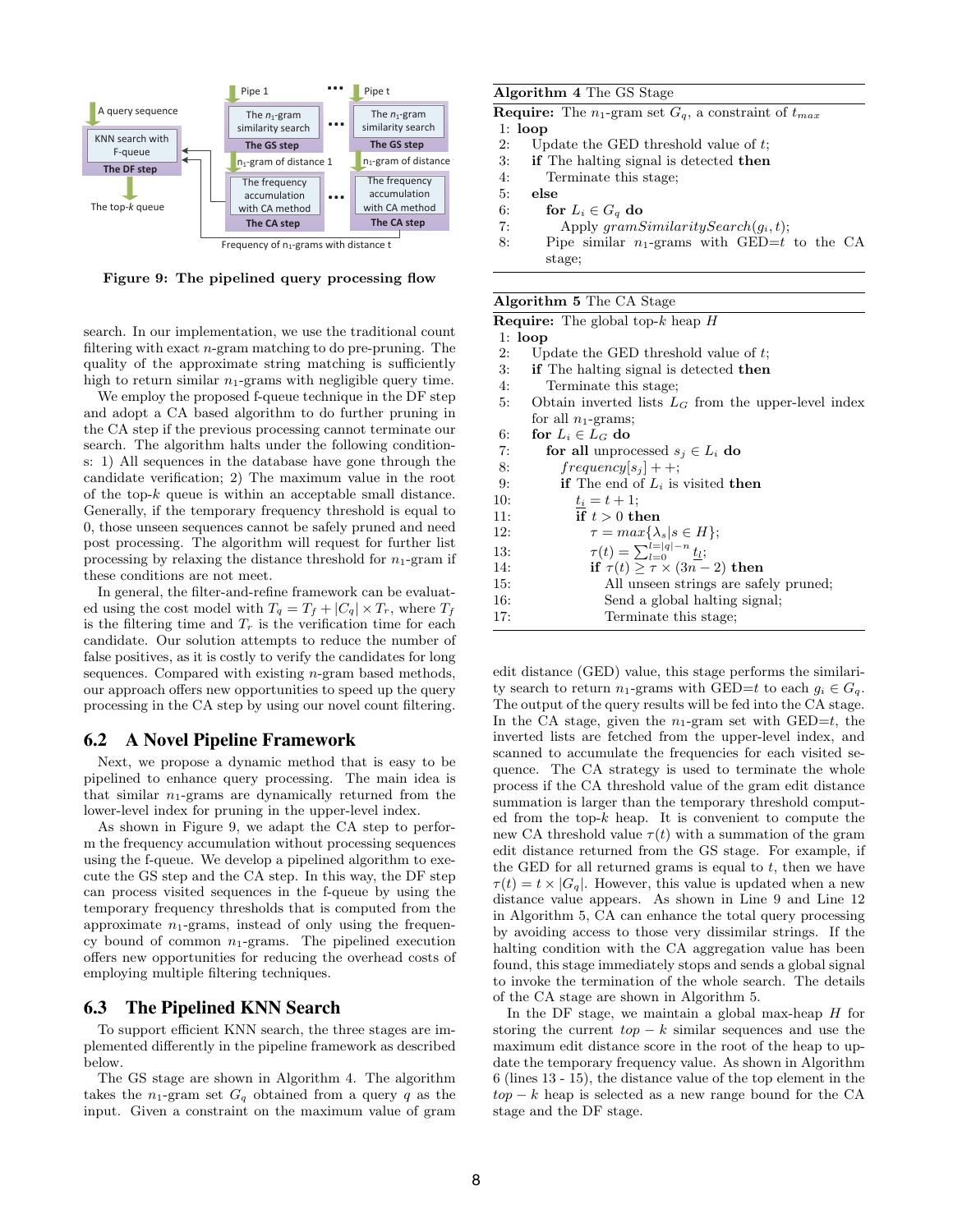**Algorithm 6** The DF stage

|     | <b>Require:</b> A query sequence q                                  |
|-----|---------------------------------------------------------------------|
|     | <b>Require:</b> The global top-k heap $H$                           |
|     | 1: Initialize the f-queue as $\emptyset$ ;                          |
|     | 2: Initialize a max-heap $H$ using first visited $k$ sequences;     |
|     | 3: Obtain the $n_1$ -gram set $G_q$ from q                          |
|     | 4: Obtain N-gram lists $L_G$ for all $g_i \in G_g$                  |
|     | 5: for $L_i \in L_G$ do                                             |
| 6:  | for all unprocessed $s_j \in L_i$ do                                |
| 7:  | if The halting signal is detected then                              |
| 8:  | Terminate this stage;                                               |
| 9:  | $frequency[0][s_i] + +;$                                            |
| 10: | Update the top- $k'$ f-queue;                                       |
| 11: | if $k'$ items in f-queue then                                       |
| 12: | for all $s_c \in top - k'$ do                                       |
| 13: | $\tau = max\{\lambda_s   s \in H\};$                                |
| 14: | $\eta(\tau, t, n) = \max\{1, n - 2 \times t\} + (n - t)(\tau - 1);$ |
| 15: | $\phi_t = max\{ s_c ,  q \} - n + 1 - \eta(\tau, t, n);$            |
| 16: | for all $l = 0t$ do                                                 |
| 17: | $frequency(s_c)_l = \sum_{m=0}^{m=l} frequency[m][s_c];$            |
| 18: | if all $frequency(s_c)_l \geq \phi_l$ with $l = 0t$                 |
|     | then                                                                |
| 19: | Compute the edit distance $\lambda(s_c, q)$ ;                       |
| 20: | Mark $s_c$ as a processed sequence;                                 |
| 21: | if $\lambda(s_c,q) < \tau$ then                                     |
| 22: | Update and maintain the max-heap $H$ ;                              |
| 23: | Output the $k$ sequences in $H$ ;                                   |

# 7. EXPERIMENTAL STUDY

We compare the performance of our proposed approach **AppGram** against several state-of-the-art methods over a wide spectrum of real datasets.

# 7.1 Setup

The algorithms used in the following experiments are presented as below.

- $B^{ed}$ **-tree** [29] is proposed to support the string similarity queries using a  $B^+$ -tree based index structure. We use the implementation from the authors.
- *•* **Flamingo** [9] is an open-source data cleaning system which supports approximate string search. We use the latest release 4.1. For existing work [21] and [28], we use the implementation from the Flamingo, as it has integrated the previous filtering techniques.
- *•* **TopkSearch** [5] is the most recent method that is proposed to support top-*k* sequences similarity search with edit-distance constraints. We obtain the executable binary file from the authors.

We use two real datasets that are available publicly. They cover different domains and are widely used in previous studies. We use another paragraph dataset obtained from an ebook reading system. The details of the datasets are shown as follows, and the statistics are shown in Table 2.

*•* **IMDB** consists of movie titles which are taken from a public database of  $IMDB<sup>2</sup>$ , and we use the dataset provided in paper [29].

**Table 2: Datasets**

| <b>Dataset</b>  | <b>Size</b> |     | Avg. Len   Max. Len |
|-----------------|-------------|-----|---------------------|
| IMDB.           | 1,553,914   | 19  | 240                 |
| DBLP.           | 1,385,668   | 105 | 1626                |
| <b>ANNOTEXT</b> | 1,572,561   | 75  | 1250                |

|  |  | Table 3: Parameter Settings |  |
|--|--|-----------------------------|--|
|--|--|-----------------------------|--|

|   | Parameter   Description  | Value              |
|---|--------------------------|--------------------|
|   | $k$ value for the search | 1, 2, 4, 6, 8, 10  |
| q | average query size       | 10, 20, 30, 40, 50 |
|   | distance threshold       | 1, 2, 4, 8, 10, 16 |

- *•* **DBLP** consists author names and titles of publications which are extracted from the DBLP Bibliography<sup>3</sup> , and we use the dataset provided in paper [23].
- *•* **ANNOTEXT** is a dataset containing annotated paragraphs. We extract the paragraphs from a paper abstract collection that are taken from a public citation database<sup>4</sup>. The annotated paragraphs are generated with a random sampling method. We maintain the length distribution of this dataset to be the same as the DBLP dataset.

The query files of the first two public datasets are also available in their original work. Each query file includes 100 sequences, and we obtain them from the authors together with the datasets. For the ANNOTEXT dataset, we select 100 queries by random sampling. Table 3 presents major parameters used in our experiments, including their descriptions and values (with default values in bold). Hereafter, the default values will be used in all the experiments unless otherwise stated.

**AppGram** was implemented in C++, and the pipeline algorithm is implemented using pthread. In all the experiments, we only implement two threads to support two pipelines. We compiled all the algorithms with gcc 4*.*4*.*6 in Red hat Linux Operating System, and all experiments were done on a server with Quad-Core AMD Opteron(tm) Processor 8356, 128GB memory, running RHEL 4*.*7AS.

# 7.2 Construction Time and Index Size

Table 4 and 5 show the construction time and the index size on the three datasets. The *n*-gram length is set at  $n=5$ for all datasets. As the selection of *n* value has been comprehensively investigated in existing *n*-gram based methods, we skip the results here. In AppGram, the gram length for the lower level is set at 3. As shown in the figure, the  $B^{ed}$ tree takes less time and smaller space than AppGram and Flamingo. Since the AppGram decomposes the sequences into *n*-grams without any prefix and suffix, it takes slightly smaller space than the Flamingo. The AppGram takes slightly more construction time than the Flamingo, as it needs to build the lower-level index for the *n*-grams in the upper level. As the binary file for the TopkSearch algorithm does not provide the preprocessing time and space costs, we exclude the results on this method.

To evaluate the space and time overhead on the extra lower-level index, we present the percentage of total index

<sup>2</sup>http://www.imdb.com

<sup>3</sup>http://www.informatik.uni-trier.de/*∼*ley/db

<sup>4</sup>http://arnetminer.org/citation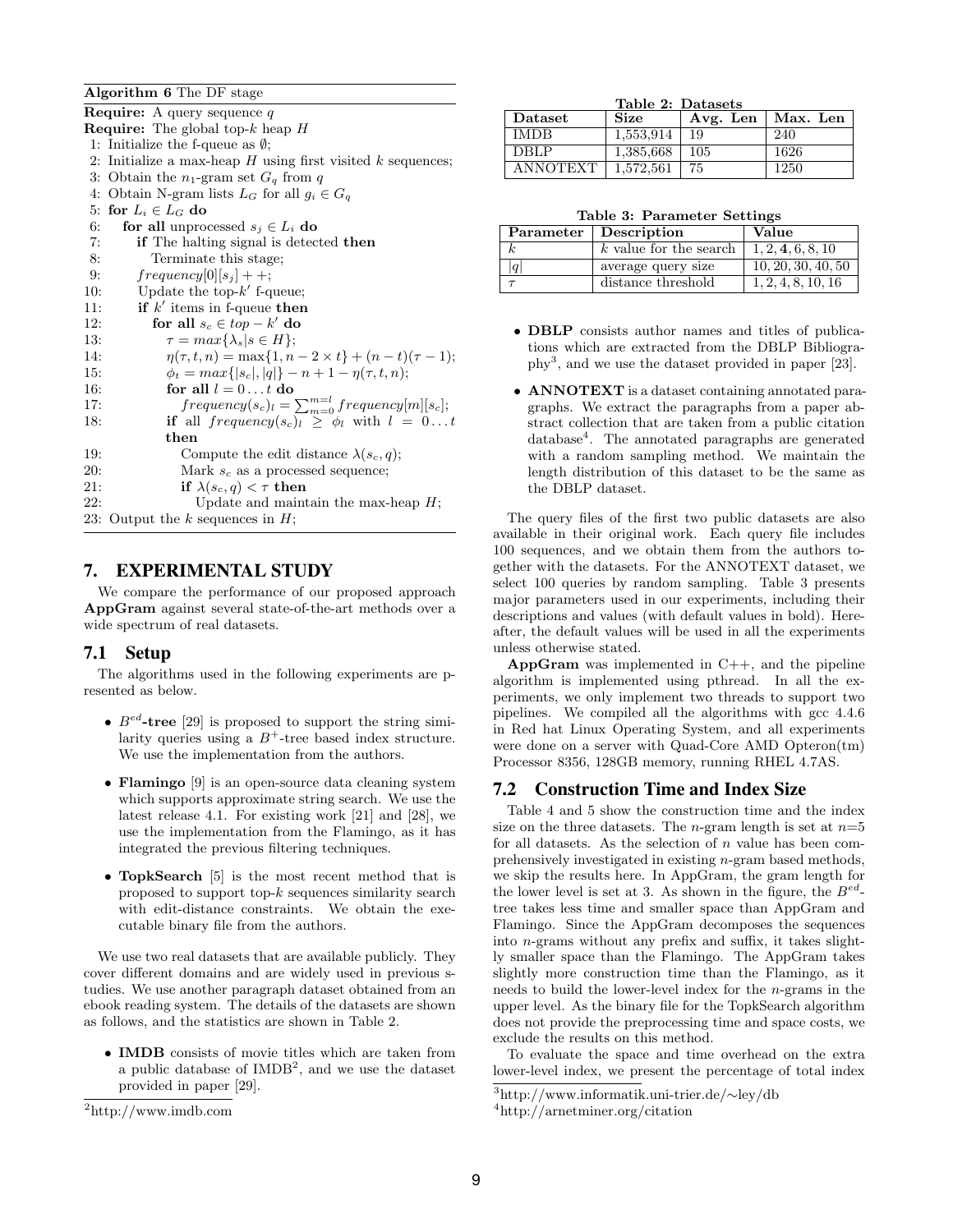**Table 4: Construction time (sec)**

|                 | AppGram | $B^{ed}\text{-tree}$ | Flamingo |
|-----------------|---------|----------------------|----------|
| <b>IMDB</b>     | 13      | .57                  | 25.59    |
| DBLP            | 154.3   | 35                   | 116.22   |
| <b>ANNOTEXT</b> | 89.3    | 45                   | 64.12    |

**Table 5: Index size (MB)**

|                 | AppGram | $B^{ed}$ -tree | Flamingo |
|-----------------|---------|----------------|----------|
| IMDB            | 108     | 63.2           | 159      |
| DBLP            | 563     | 222.9          | 608      |
| <b>ANNOTEXT</b> | 444     | 183.7          | 492      |

cost on three datasets in Figure 10. Obviously, the lowerlevel index has a very small ratio compared with the upperlevel index. As shown in the figure, it represents 11*.*1% of the index size over the IMDB dataset, and no more than 5% of the index size over the DBLP and ANNOTEXT datasets. This small cost indicates that the overhead for the lowerlevel processing with queries may be negligible compared to the total time cost. We will present more results in the following subsections.

# 7.3 Quality of Count Filtering

We evaluate the quality of the proposed count filtering technique. The AppGram-0 is the proposed algorithm which employs the common count bound with *n*-grams of distance 0; while the AppGram-1 is one which uses not only the common count bound but also the count filter with approximate *n*-grams of distance 1. A query file of 10000 sequences are randomly sampled from each dataset by reserving the original distribution. We vary the edit distance threshold  $\tau$  as 1, 2, 4, 8, 10, and 16. We accumulate number of sequences which are pruned. Figure 11 shows the average number of sequences that are filtered with respect to the edit distance threshold on the three datasets. As shown in the figure, the AppGram-1 can filter out more sequences than the AppGram-0, which means that the proposed count filtering based on approximate *n*-grams have better filtering power than the existing common count bound.

Generally, the filtering power of the AppGram-1 prunes about 10% more sequences compared with the AppGram-0, and the improvement becomes more significant when the edit distance threshold becomes larger. As shown in Figure 11(c), when the edit distance threshold becomes 8 and 16, the AppGram-1 can prune 20*K* sequences compared to 2*K* sequences that are pruned by the AppGram-0. The difference even becomes larger if we further increase the edit distance threshold value.

# 7.4 Effect of Various Filters

We evaluated various ways to integrate our proposed filters with existing techniques on the three datasets. We use the default query file containing 100 sequences. For each query, we execute the KNN search with various *k* values from 1 to 10, and count the number of accessed elements in the list processing and the generated candidate size.

Figure 12 shows the average number of sequences on the query inverted lists for various filter combinations. As shown in the figure, using only the MergeSkip technique to support dynamic count filtering will access too many sequence ids for



**Figure 10: Percentage of the index cost**

processing the inverted lists. The length filtering technique is useful in reducing the number of entries that are accessed for list processing. We also design an algorithm to combine our proposed technique with the MergeSkip technique and the length filter. It is obvious that, the combined technique can significantly reduce the number of accessed entries in the processed lists.

Figure 13 shows the candidate size for each filter combination. The results indicate that combining the MergeSkip with the length filter can help to reduce the candidate size and improve the query performance. Our proposed filter can further reduce the candidate size. The proposed filtering technique enhances the query performance of the MergeSkip technique and the length filter, as this filter combination needs access to the smallest number of entries in the invert lists and generates the smallest number of candidates.

# 7.5 Query Evaluation

We evaluate the query performance of the proposed approach compared to exiting methods of *B ed*-tree, Flamingo, and TopkSearch. The KNN search are conducted as follows. We vary *k* over 1, 2, 4, 8, and 16. For each *k*, we execute the 100 queries, and compute the average of the query results.

Figure 14 shows the average query time with respect to *k* on three datasets. It can be seen that the AppGram method outperforms all the competitive techniques with *k ≥*2. The proposed f-queue and CA based filtering strategies can reduce the cost of the candidate verification. When the *k* value is as small as 1, Flamingo can run efficiently as it only needs to execute a range query once to obtain the top-1 result. In this case, a small edit distance threshold of 1 may be enough to report the top-1 sequence. Similarly, the TopkSearch is also more efficient for *k*=1 as its range-based algorithm only needs to verify a small number of entries in the dynamic matrix. However, when the *k* value increases, our AppGram method indeed outperforms other algorithms, and has a stable average query time. Note that TopkSearch takes too long to run on the long sequences of DBLP and the ANNOTEXT datasets and its results are excluded.

Figure 15 compares the overhead of two query phases: the filtering time and the candidate verification time. We randomly select five groups of queries with various average lengths of 10, 20, 30, 40, and 50, and each group has 100 query sequences. For each group, we execute the KNN search, and compute the average filtering time and verification time. It is clear that candidate verification is the most consuming step in the KNN search. That means that a tighter bound is required for speeding up KNN search and it is reasonable to sacrifice slightly higher filtering overhead to reduce the candidate sequences as much as possible.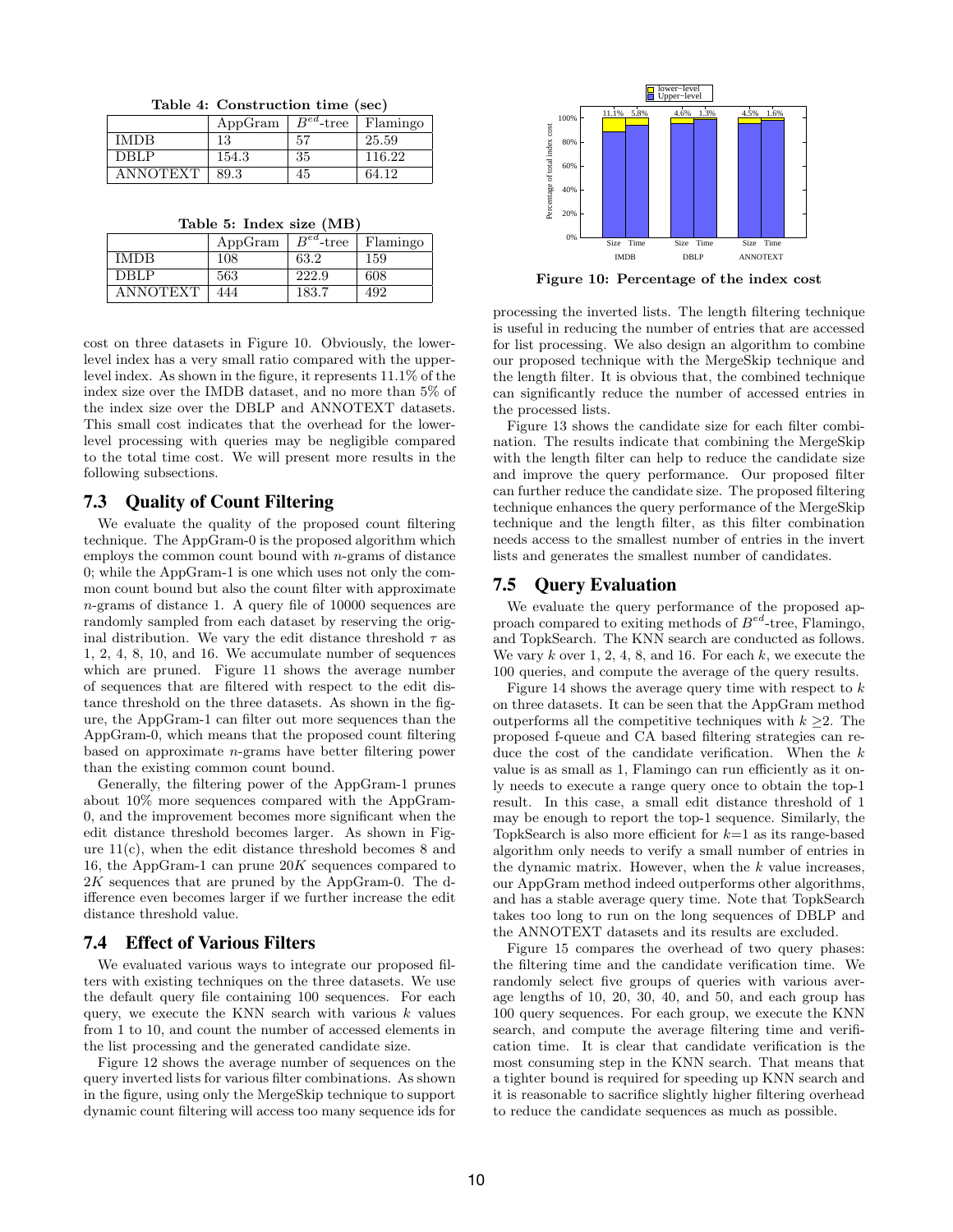

**Figure 15: Detailed analysis on the query cost vs.** *|q|*